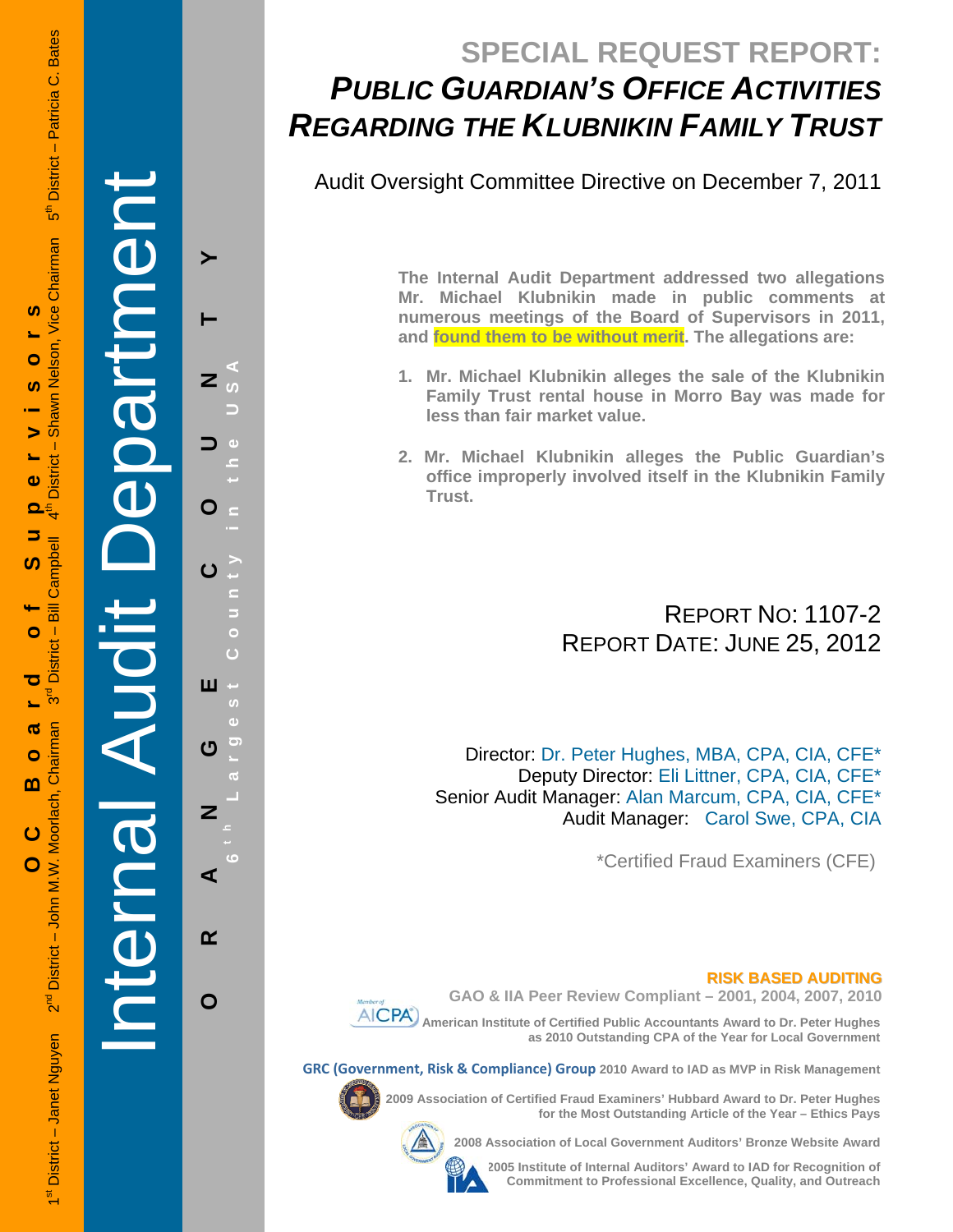

#### *GAO & IIA Peer Review Compliant - 2001, 2004, 2007, 2010*

*Providing Facts and Perspectives Countywide* 

#### **RISK BASED AUDITING**

| <b>Dr. Peter Hughes</b><br><b>Director</b><br>E-mail: | Ph.D., MBA, CPA, CCEP, CITP, CIA, CFE, CFF, CGMA<br>Certified Public Accountant (CPA)<br>Certified Compliance & Ethics Professional (CCEP)<br>Certified Information Technology Professional (CITP)<br>Certified Internal Auditor (CIA)<br>Certified Fraud Examiner (CFE)<br>Certified in Financial Forensics (CFF)<br><b>Chartered Global Management Accountant (CGMA)</b><br>peter.hughes@iad.ocgov.com |
|-------------------------------------------------------|----------------------------------------------------------------------------------------------------------------------------------------------------------------------------------------------------------------------------------------------------------------------------------------------------------------------------------------------------------------------------------------------------------|
| <b>Eli Littner</b><br>Deputy Director                 | CPA, CIA, CFE, CFS, CISA<br>Certified Fraud Specialist (CFS)<br>Certified Information Systems Auditor (CISA)                                                                                                                                                                                                                                                                                             |
| Michael J. Goodwin<br>Senior Audit Manager            | CPA, CIA                                                                                                                                                                                                                                                                                                                                                                                                 |
| <b>Alan Marcum</b><br>Senior Audit Manager            | MBA, CPA, CIA, CFE                                                                                                                                                                                                                                                                                                                                                                                       |
| <b>Autumn McKinney</b><br>Senior Audit Manager        | CPA, CIA, CISA, CGFM<br>Certified Government Financial Manager (CGFM)                                                                                                                                                                                                                                                                                                                                    |

#### **Hall of Finance & Records**

12 Civic Center Plaza, Room 232 Santa Ana, CA 92701

Phone: (714) 834-5475 Fax: (714) 834-2880

To access and view audit reports or obtain additional information about the OC Internal Audit Department, visit our website: www.ocgov.com/audit



**OC Fraud Hotline (714) 834-3608**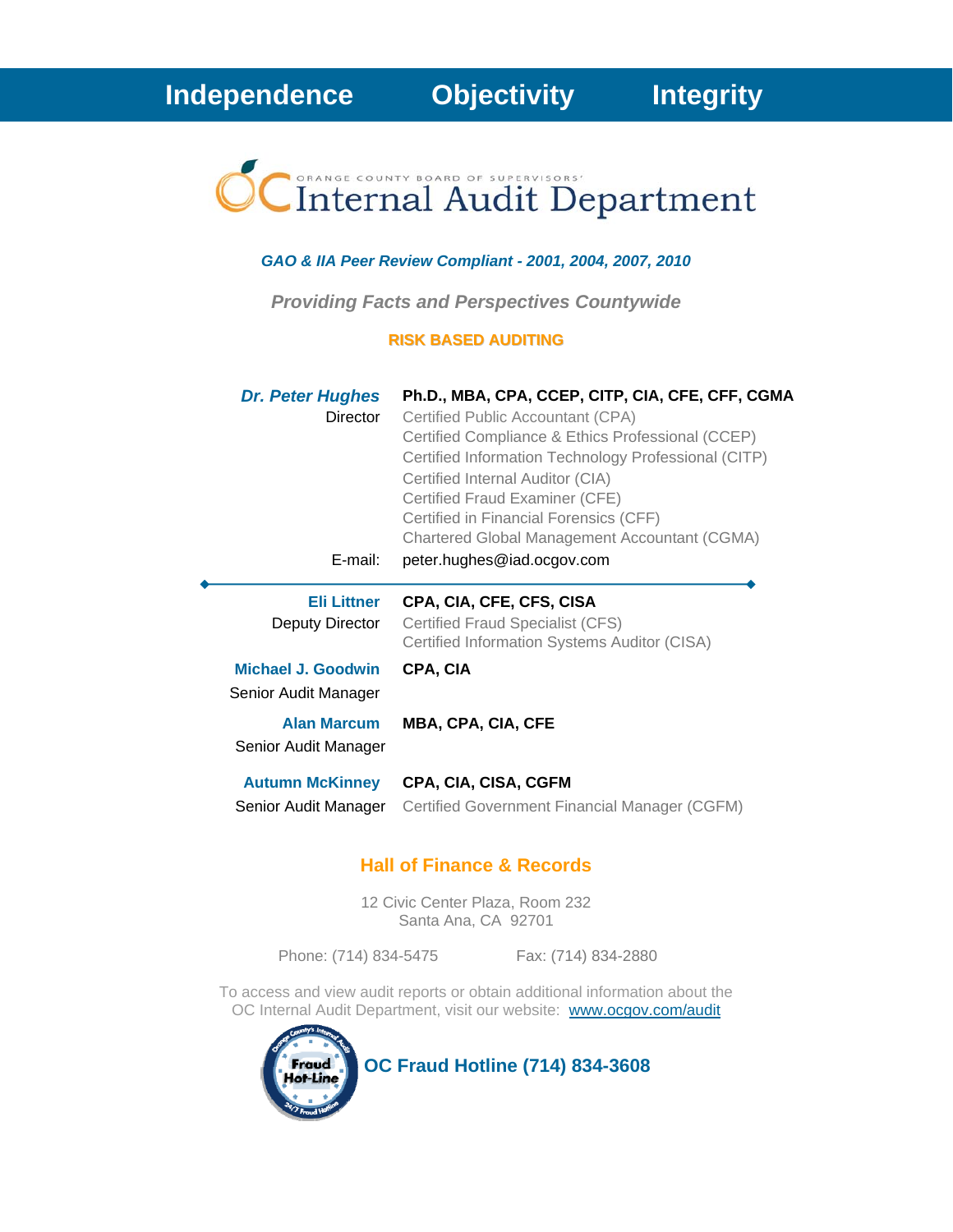# **Transmittal Letter**



### **Transmittal Letter**



 **Report No. 1107-2 June 25, 2012 TO:** Honorable Members, Board of Supervisors Lucille Lyon, Public Guardian/Assistant Public Administrator

- **FROM:** Dr. Peter Hughes, CPA, Director Internal Audit Department
- **SUBJECT:** Special Request Report: Public Guardian's Office Activities Regarding the Klubnikin Family Trust

We have completed a special request review of the Public Guardian's office activities regarding the Klubnikin Family Trust.

This review was requested and approved at the Audit Oversight Committee meeting on December 7, 2011, with the understanding that the results would be released in a public report addressed to the Board of Supervisors.

Each month I submit an **Audit Status Report** to the Board of Supervisors (BOS) where I detail any critical or significant audit findings released in reports during the prior month and the implementation status of audit recommendations as disclosed by our Follow-Up Audits.

#### **Attachments**

Other recipients of this report are listed on Internal Auditor's Report page 8.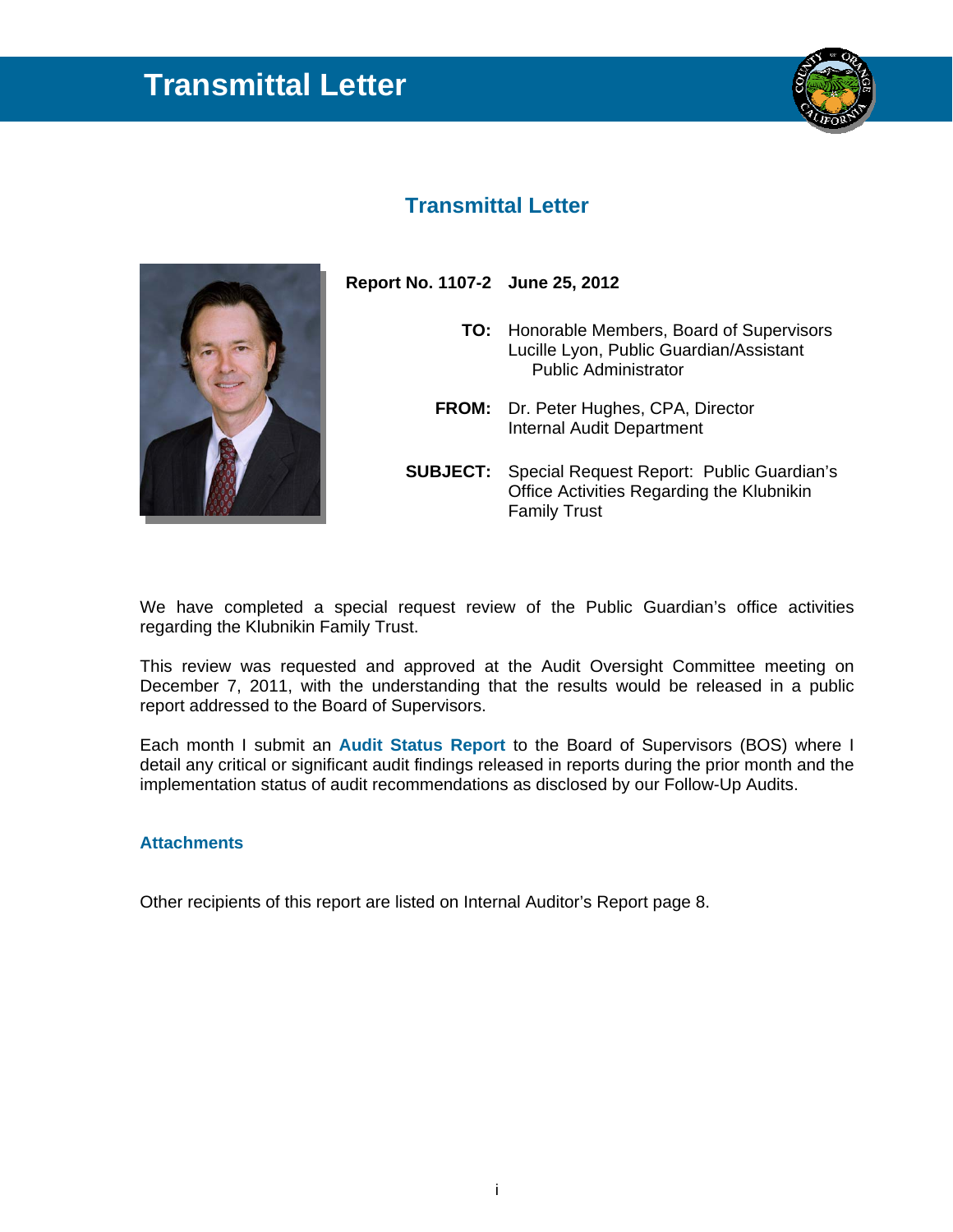# **Table of Contents**



### *Special Request Report: Public Guardian's Office Activities Regarding the Klubnikin Family Trust Audit No. 1107-2*

| <b>Transmittal Letter</b>                          |             |
|----------------------------------------------------|-------------|
| <b>Internal Auditor's Report</b>                   |             |
| <b>Overview</b>                                    | 1           |
| <b>Conclusion</b>                                  | $\mathbf 2$ |
| <b>Allegation One</b>                              | 3           |
| <b>Allegation Two</b>                              | 4           |
| <b>Meetings with Michael Klubnikin</b>             | 7           |
| <b>Attachment A: Klubnikin Property Chronology</b> | 9           |
| Attachment B: Before and After Photos of Property  | 13          |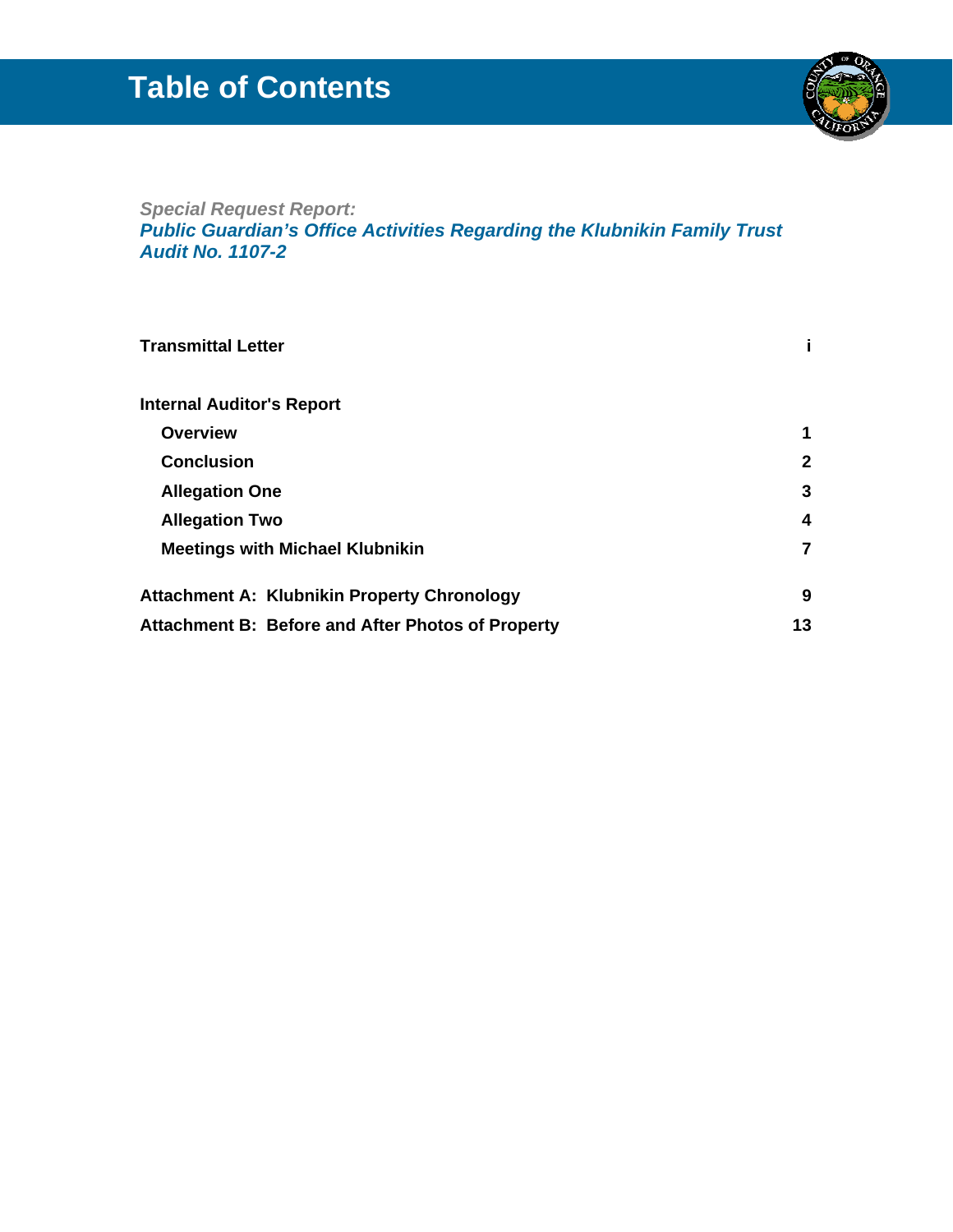**June 25, 2012 Report No. 1107-2** 

| TO:   | Honorable Members, Board of Supervisors<br>Lucille Lyon, Public Guardian/Assistant Public Administrator                                                                                                                        |
|-------|--------------------------------------------------------------------------------------------------------------------------------------------------------------------------------------------------------------------------------|
| FROM: | Dr. Peter Hughes, CPA, Director fully of the Sun Director of the Sun of the Sun of the Sun of the Sun of the Sun of the Sun of the Sun of the Sun of the Sun of the Sun of the Sun of the Sun of the Sun of the Sun of the Sun |
|       | SUBJECT: Special Request Report: Public Guardian's Office Activities Regarding the<br><b>Klubnikin Family Trust</b>                                                                                                            |
|       |                                                                                                                                                                                                                                |

#### **OVERVIEW**

Mr. Michael Klubnikin made numerous allegations of impropriety regarding his removal on *November 4, 2010* as the Trustee of the Klubnikin Family Trust by the Superior Court of California, County of Orange, Lamoreaux Justice Center (Superior Court) and subsequent actions taken by the Superior Court appointed Temporary Trustees. Mr. Klubnikin's complaints are against the Orange County Public Guardian's office (Public Guardian), County Counsel, and the Superior Court and were made during Public Comments at numerous weekly Board meetings (a sample of such meeting dates are: August 9, August 23, September 13, September 20, October 4, October 18, November 8, 2011, and this year beginning on January 10, 2012 and most recently on June 19, 2012).

In the course of making his complaints, Mr. Klubnikin presented to the Board of Supervisors hundreds of pages of documentation that he prepared and that he asserted supported his allegations of conspiracy and wrongful civil and criminal behavior by these public bodies against him and the Klubnikin Family Trust.

Mr. Klubnikin has brought his complaints to the Superior Court as well. The court records reflect that the Superior Court on *December 16, 2011* considered Mr. Klubnikin's arguments, reviewed his documents and removed him as the Trustee of the Klubnikin Family Trust because he "*breached the trust, in violation of Probate Code Section 15642(b)(1)*" and he "*is and was insolvent in violation of Probate Code Section 15642(b)(2)*." This is a process that is both rigorous and independent. It is important to point out that Mr. Klubnikin had the opportunity to offer his arguments again to the Superior Court on January 3, 2012.

On *January 3, 2012***,** the Superior Court **Ordered as follows** (based on oral and documentary evidence introduced on behalf of the respective parties (including Mr. Michael Klubnikin), and the matter was argued and submitted for decision):

- 1. Michael Klubnikin is removed as Trustee of the Klubnikin Family Trust dated July 29, 1988.
- 2. Eric Mayfield is appointed as Successor Trustee of the Klubnikin Family Trust dated July 29, 1988.
- 3. Eric Mayfield, as Successor Trustee, does not have the authority to sell real property of the Trust without prior Superior Court approval.
- 4. Bond is required in the amount of \$302,500 (of Eric Mayfield).
- 5. Orange County Public Guardian, as former Temporary Successor Trustee and as former Temporary Conservator of the Estate of Tanya Jane Klubnikin, to file a final accounting.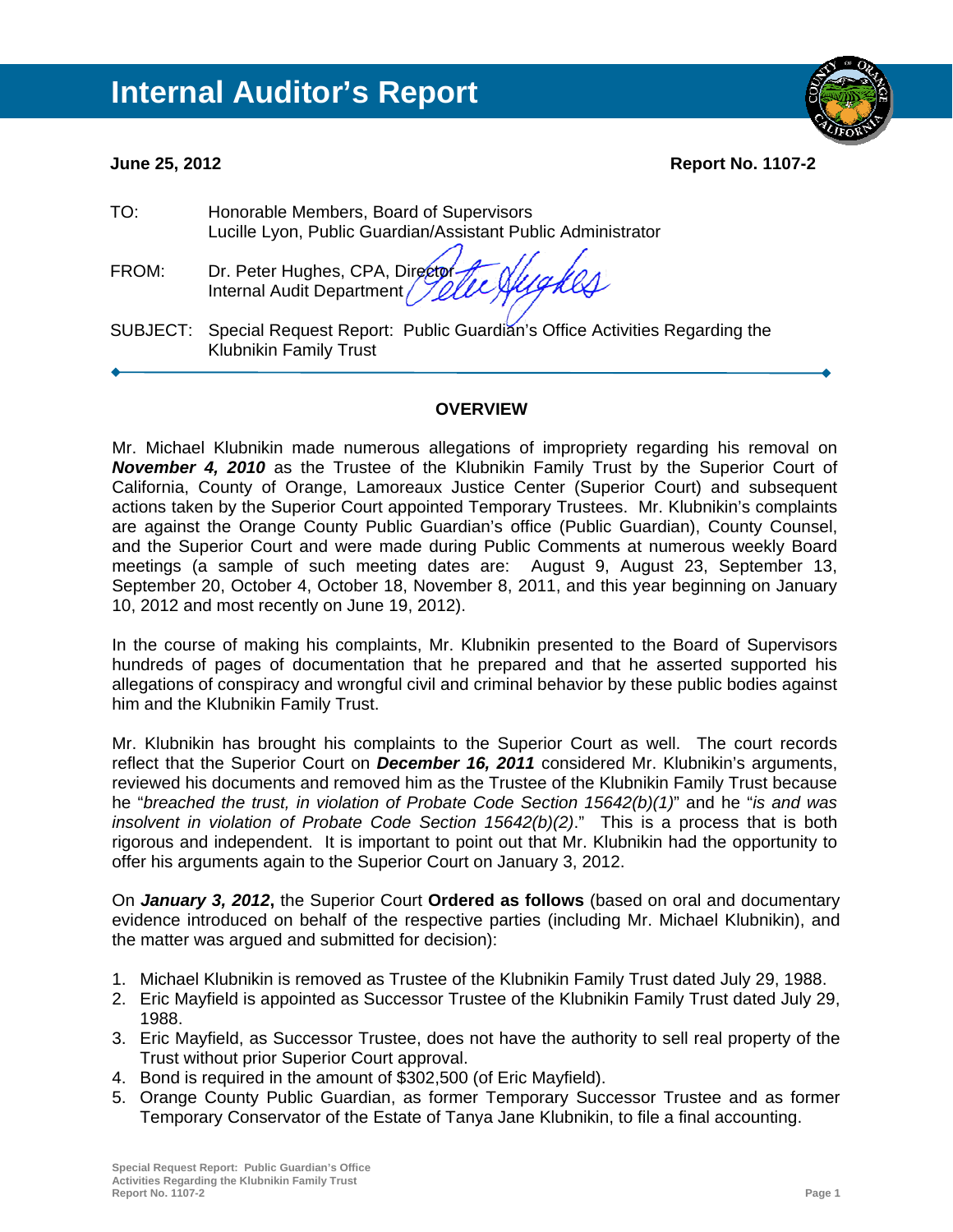

While deferring to the Superior Court decisions, the Orange County Board of Supervisors' Audit Oversight Committee, in an abundance of caution, unanimously requested during its December 7, 2011 quarterly meeting that the Internal Audit Department review the materials submitted to the Board by Mr. Klubnikin and examine the allegations related to the Public Guardian's office to determine their merit, if any, and to publically report on the results. The Audit Oversight Committee is comprised of the Chairman and Vice Chairman of the Board of Supervisors, the County Executive Officer, the Auditor-Controller, the Treasurer-Tax Collector, the County's Performance Audit Director and a citizen member.

Upon our review of his complaints and the materials he provided, we found that all of his complaints stem from the decision of the Superior Court to remove him as the Trustee of the Klubnikin Family Trust. This decision was solely a Superior Court matter and the Board of Supervisors informed Mr. Klubnikin a number of times that the decisions made by the Superior Court are outside the authority of the Board of Supervisors to review or overrule.

However, from amid the numerous complaints and allegations of wrongdoing made during the Public Comments session, Mr. Klubnikin did challenge two events that involved, to a limited degree, the Public Guardian's office and as such did fall under the purview of the Board of Supervisors.

Specifically, the two events that we reviewed are:

- A. The sale of a home in the Klubnikin Family Trust which Mr. Klubnikin alleged was sold below fair market value, and
- B. The involvement of the Public Guardian's office in the Klubnikin Family Trust, which Mr. Klubnikin alleged was improper.

#### **SCOPE LIMITATION**

It is not within our scope of work to review the Superior Court's decisions regarding Mr. Klubnikin and the Klubnikin Family Trust. Our review focuses exclusively on the two events cited above related to the Public Guardian.

#### **METHODOLOGY**

We reviewed relevant public records, court records, policies and procedures, statutes, rules and regulations, interviewed key agents and staff from the County Counsel's office, the Public Guardian's office, and Mr. Klubnikin.

#### **CONCLUSION**

We found both allegations we reviewed to be without merit.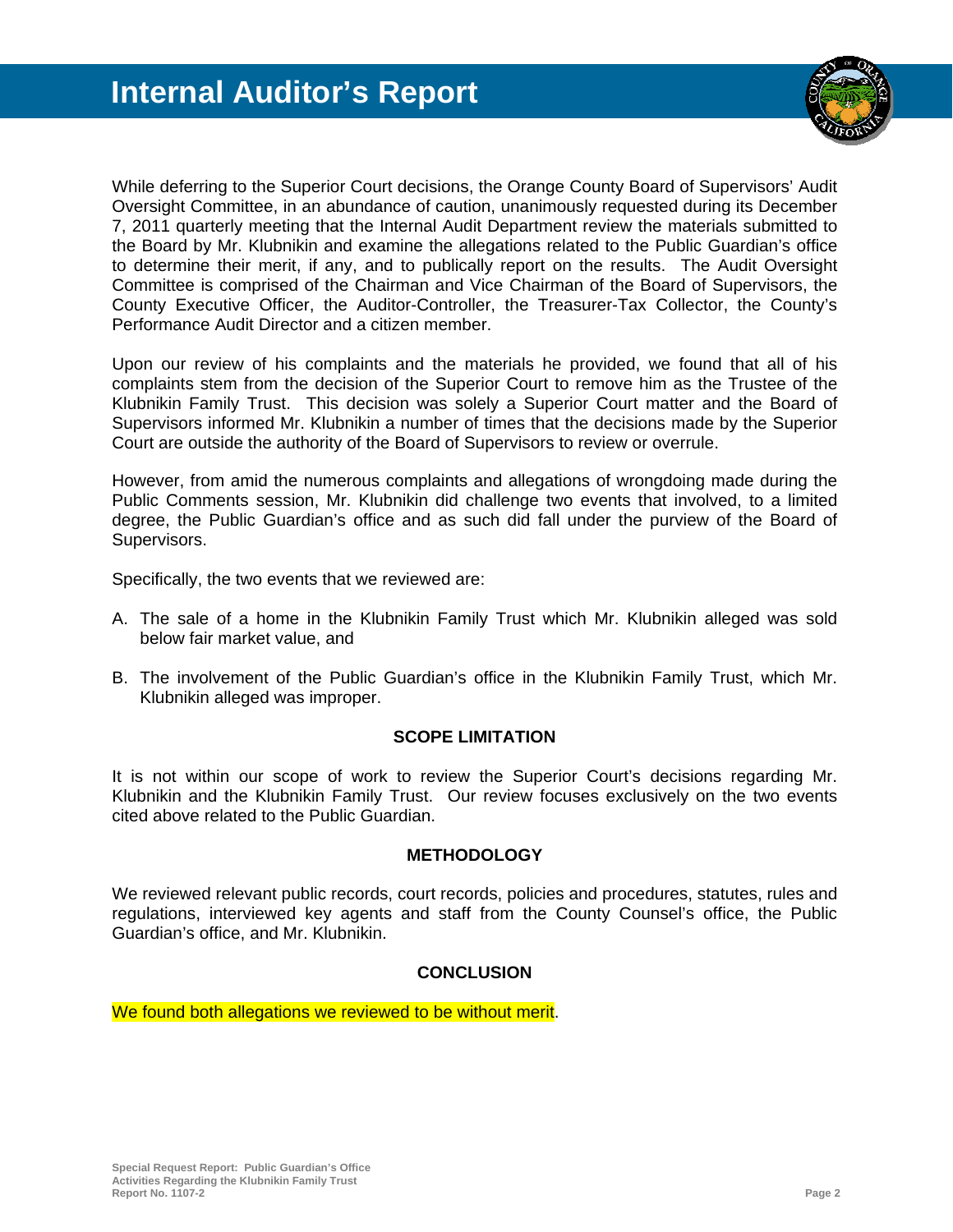

**DETAILS** 

#### **ALLEGATIONS**

The two allegations are as follows:

- **1. Mr. Michael Klubnikin alleges the Klubnikin Family Trust rental house at 2890 Elm Street, Morro Bay, California 93442 was sold for less than fair market value.**
- **2. Mr. Michael Klubnikin alleges the Public Guardian's office improperly involved itself in the Klubnikin Family Trust.**

#### **ALLEGATION ONE**

Mr. Michael Klubnikin alleges the Klubnikin Family Trust rental house at 2890 Elm Street, Morro Bay, California 93442 was sold for less than fair market value.

#### **CONCLUSION FOR ALLEGATION ONE**

**Conclusion:** We found it without merit.

The Elm Street property was independently valued by the Superior Court appointed Probate Referee at \$250,000 and authorized for sale by the Superior Court for more than fair market value at \$264,000.

#### **Support Highlights**:

We found that the current market value of the rental house located at 2890 Elm Street, Morro Bay, CA 93442 was established by an independent process external to the Public Guardian's office. The current market value of the property was established by an independent Probate Referee appointed by the Superior Court who evaluated its comparable worth with other relevant properties sold and offered for sale.

This sale was conducted by an independent brokerage firm familiar with properties in Morro Bay. The offer for the sale of the property at the price obtained from the "highest and best bidder" was signed under **penalty of perjury** by the broker who stated compliance with Superior Court Rule No. 606.07 procedures to ensure they obtained the highest and best price reasonably attainable for the property. Upon receipt of the Probate Referee's current market value determination, the broker's statement, and a review of the seven bids obtained, the Superior Court approved the sale at a price of \$264,000 on September 15, 2011 and escrow closed on the property September 27, 2011.

The winning bidders were two contractors who made a cash offer which was the highest bid of the seven bidders. Five other bids were also all cash offers and these bids varied from a low of \$249,900 to a high of \$264,000.

We interviewed by phone the local real estate agent who showed the property to prospective buyers and had first hand knowledge of its condition as well as the values of comparable properties. We also interviewed by phone the contractor who co-bought the property with another contractor.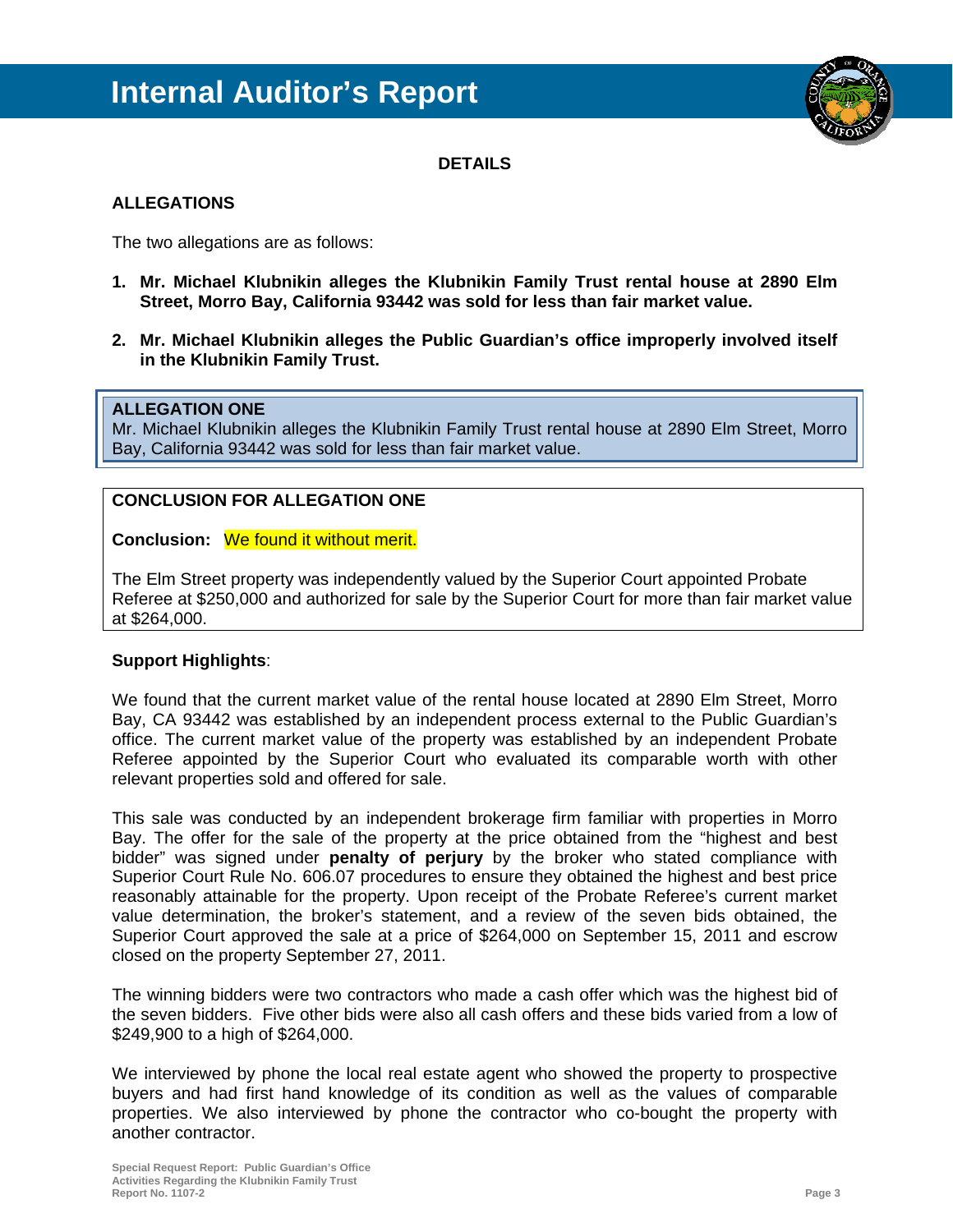

Both the contractor and agent independently asserted to us that the property was in "horrible, terrible" condition. The local real estate agent said "prospective buyers ran out of the property disgusted" and he knew then "that no conventional loan buyer would be able to get a loan on the property because of the extensive work required to make it qualify."

He stated that his first impression of the property was that nothing had been done to it since it was built in 1975 and that the inside was a "pig pen." The two contractors who had the winning bid extensively renovated the property for resale and reported to us that they spent more than \$100,000 in materials in addition to having six crew members and themselves working six weeks straight to renovate the property. (Please see Attachment B for the before and after pictures of the subject property.)

Lastly, we interviewed by phone the Probate Referee who explained to us that he discussed the subject property's condition and comparable sale properties with the local real estate agent who knew the subject property and the Morro Bay area as part of his analysis, and that he adjusted downward the market value of the property based on the estimated cost of renovations required.

#### **ALLEGATION TWO**

Mr. Michael Klubnikin alleges the Public Guardian's office improperly involved itself in the Klubnikin Family Trust.

#### **CONCLUSION FOR ALLEGATION TWO**

**Conclusion:** We found it without merit.

We found the Public Guardian's office followed a well established process when it responded to a referral making allegations of financial and emotional abuse of Mrs. Tanya Klubnikin. These allegations were initially reported a number of times to the County of Orange Social Services Agency's (SSA) Adult Protective Services (APS), an agency separate and independent of the Public Guardian. The Public Guardian's office, therefore, did not self-initiate the investigation into Mrs. Tanya Klubnikin, but rather properly responded to the referral sent to them by the APS.

The Public Guardian's office has several levels of review and oversight that are applied to all cases. These reviews are designed to ensure an unbiased and appropriate handling for each case referred to them. The Public Guardian's office, in accordance with policy and/or law, investigated the complaint by visiting the residence of Mrs. Tanya Klubnikin, interviewing her, and obtaining and examining pertinent financial documentation. They then submitted their findings and recommendation to the Superior Court for its review and decision.

Our review also disclosed that in 2011, the Public Guardian's office received 92 referrals from APS and investigated 86 of those referrals. Of all 86 investigations, the Public Guardian only petitioned for and was awarded eight conservatorships by the Superior Court. The eight awarded conservatorships represent 9.3% of the referrals investigated that year.

The above statistics supports the Public Guardian's office assertion that they seldom (9.3% of referrals investigated) recommend and are awarded conservatorships.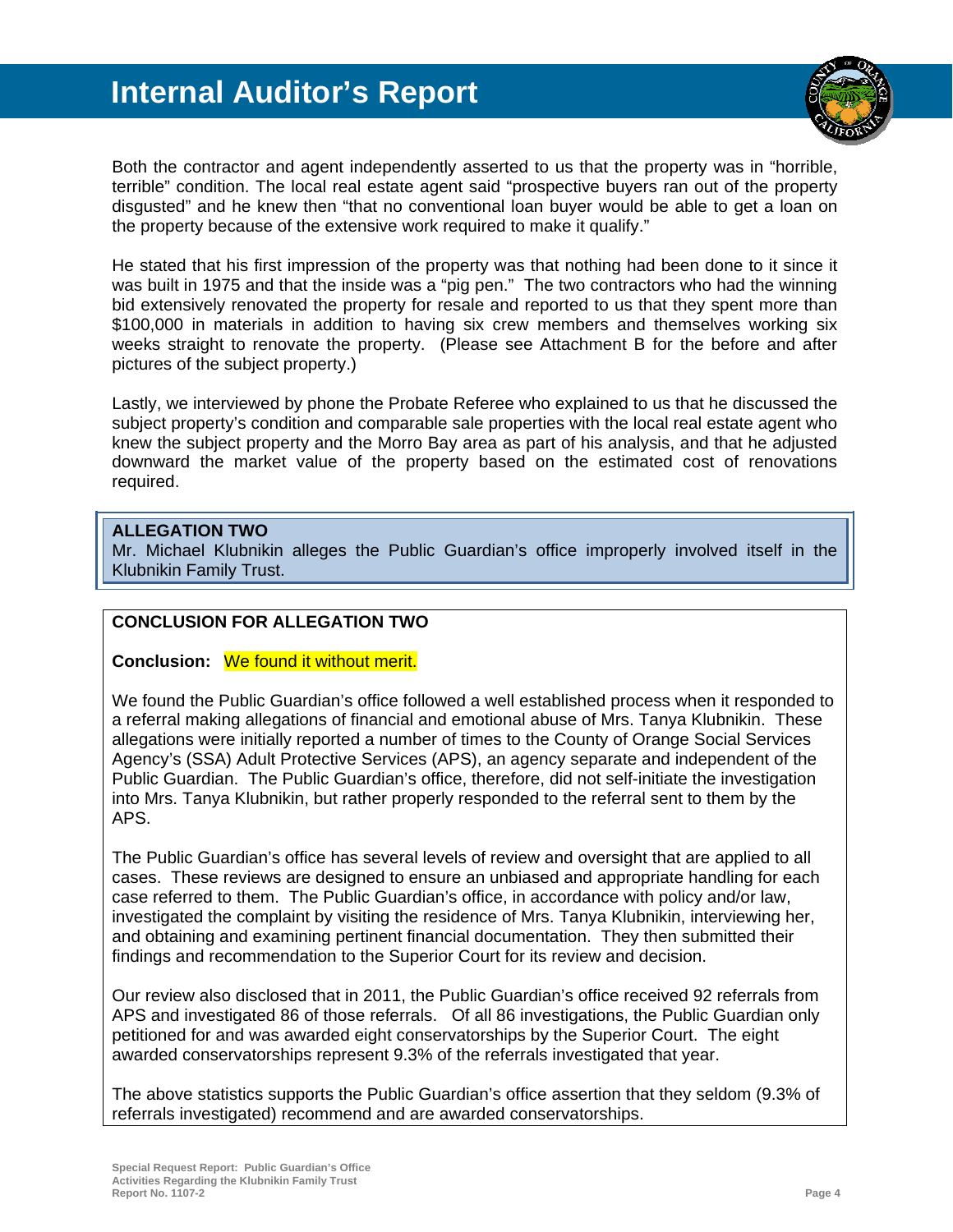

#### **Support Highlights:**

The Public Guardian did not on its own volition insert itself as the Trustee of the Klubnikin Family Trust or as the conservator of Mrs. Tanya Klubnikin.

The Public Guardian's office received a referral from APS on August 10, 2010 and sent a trained and experienced investigator to investigate the living situation of the subject, and obtained recorded public records to validate the foreclosure status of the properties.

#### FORECLOSURE PROCESS

The Foreclosure Process in California is "non-judicial" because the entire process can be undertaken and a property sold when the loan payments are not made without having to use the courts if the loan contains a Power of Sale clause. The references are in the California Civil Codes with the citation for each step in the foreclosure process.

Properties are considered to be in **Pre-foreclosure** from the filing of the initial Notice of Default and Election to Sell Under Deed of Trust (**Notice of Default**) which is the first step in **Pre-foreclosure** which results when the owner is not paying their loan according to the terms of their recorded note. Several months of non-payment usually take place before the lender engages the trustee to file the **Notice of Default**, to publish in the local paper, to send notices to the owner and giving them opportunity to bring the loan payments current, and to record the **Notice of Default** with the County Recorder (CC 2924c.(a)(1)). Should loan non-payment continue and it has been at least three months after the **Notice of Default** was recorded, the trustee can file a **Notice of Trustee Sale**. The **Notice of Trustee Sale** sets forth the auction date, time, and location (CC 2924c.(b)(1)). Most importantly, the statute states the initial auction can take place only 20 days after the **Notice of Trustee Sale** is recorded (CC2924 f.(b)(1)). Auctions can be postponed for up to one year (CC 2924g.(c)(1)). This Civil Code transfers property to winning bidder as the last step in the foreclosure process, and by default the lender if no bid higher than the lender's opening bid is received. If the lender ends up with the property it is known as REO for Real Estate Owned (CC 2924h.(c)).

As of August 10, 2010, the recorded public records revealed three properties in the Klubnikin Family Trust were in Pre-foreclosure status as the three properties had received a Notice of Default and Election to Sell Under Deed of Trust as of June 16, 2009, May 10, 2010, and June 9, 2010. The three properties were 2890 Elm Ave., Morro Bay; 9522 Washington Ave., Garden Grove; and 13392 Heather Circle, Garden Grove.

We note, as of August 1, 2010, the primary residence of Mrs. Tanya Klubnikin at 13392 Heather Circle, Garden Grove had \$5,347.73 in property taxes unpaid for the years 2005 through 2009 and nine (9) months of mortgage payments were unpaid and past due. The primary residence of Mrs. Tanya Klubnikin was the immediate concern of the Public Guardian's office. On January 11, 2011, the Public Guardian's office paid \$14,750 to rescind foreclosure on the primary residence of Mrs. Tanya Klubnikin's property at 13392 Heather Circle, Garden Grove.

The Public Guardian's investigators visited Mrs. Tanya Klubnikin on August 16, 2010, September 13, 2010, September 20, 2010 and September 29, 2010 as part of the investigation process into possible elder abuse and financial abuse of the Klubnikin Family Trust.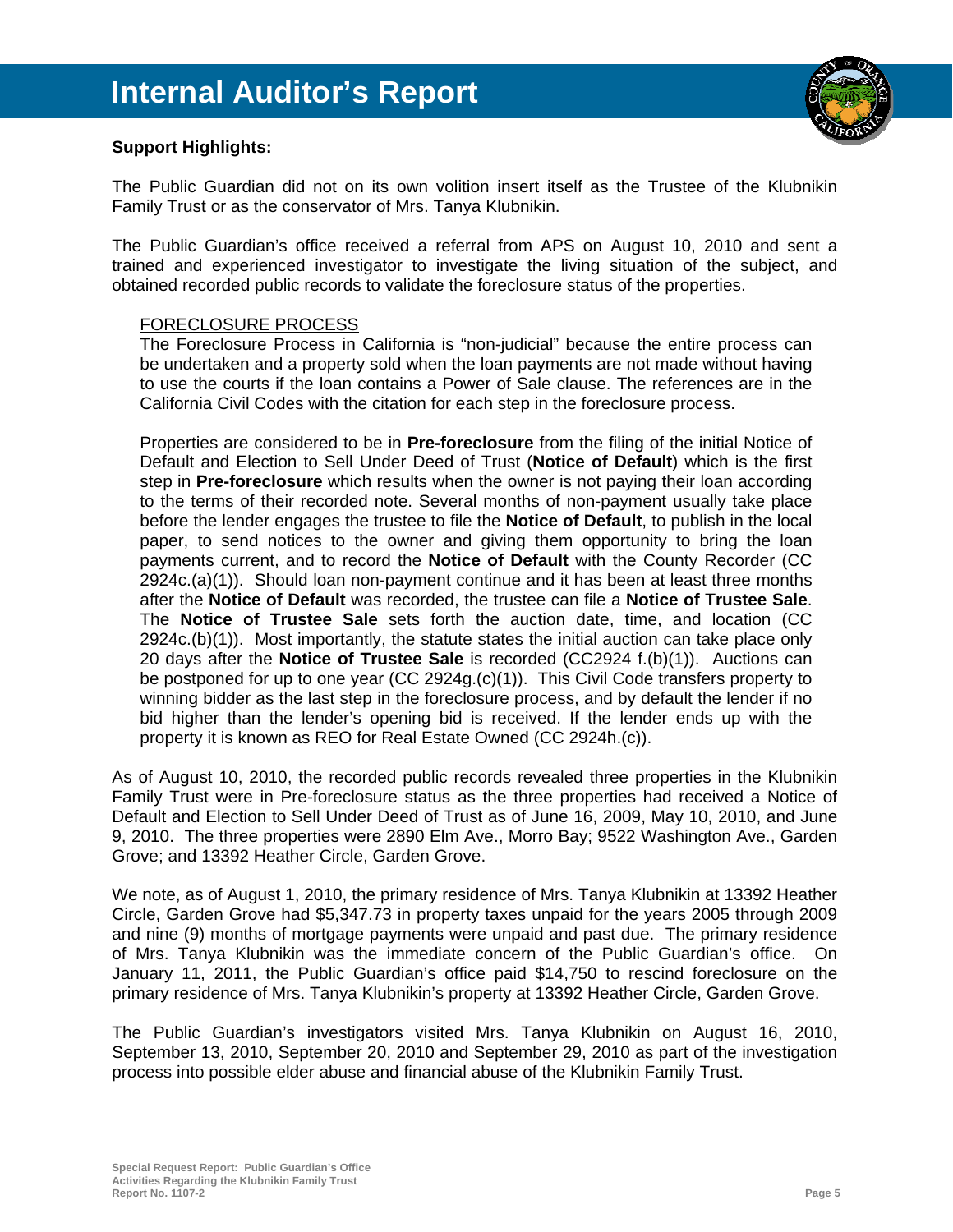

On September 28, 2010, unbeknown to the Public Guardian's office, Mr. Michael Klubnikin wired \$11,206.86 from his commodities brokerage account into Mrs. Tanya Klubnikin's checking account. Further, the Public Guardian was unaware that a total payment of \$12,715.57 was then made by Mr. Michael Klubnikin from Mrs. Tanya Klubnikin's checking account to Quality Loan Services Corp that brought the mortgage current as of September 28, 2010. As a result of this payment, Quality Loan Services Corp. recorded a Rescission of Notice of Default and Election to Sell Under Deed of Trust on October 4, 2010 related to the foreclosure on 9522 Washington Ave., Garden Grove.

Accordingly, as of October 4, 2010, two properties in the Klubnikin Family Trust remained in pre-foreclosure. The two properties were 2890 Elm Ave., Morro Bay; and 13392 Heather Circle, Garden Grove.

When the Public Guardian's investigation concluded financial abuse occurred based on the financial and property records they reviewed, the Public Guardian's office on November 4, 2010 filed with the Orange County Superior Court an "EXPARTE APPLICATION FOR ORDER SUSPENDING TRUSTEE, APPOINTING PUBLIC GUARDIAN AS TEMPORARY TRUSTEE, AND COMPELLING AN ACCOUNTING BY TRUSTEE."

Consequently, the Superior Court then on November 4, 2010 suspended the powers of Mr. Michael Klubnikin as trustee of the Klubnikin Family Trust dated July 29, 1988, compelled Mr. Michael Klubnikin to render an accounting for his actions as trustee and appointed the Public Guardian the Temporary Trustee of the Klubnikin Family Trust.

Upon the Superior Court's appointment as Temporary Trustee, the Public Guardian proceeded to loan to the Klubnikin Family Trust \$42,144.09. These funds were necessary to pay past due mortgage payments on the trust properties because the Klubnikin Family Trust did not have the funds to make the required payments to stop the foreclosures. The Public Guardian managed the financial affairs for the Klubnikin Family Trust until the Superior Court made a final determination on December 16, 2011 regarding the appointment of a permanent Successor Trustee.

Following trial, the Superior Court subsequently determined that:

"Based on all of the exhibits and the testimony at trial, the court concludes that the Petitioner Public Guardian has shown **Trustee Michael Klubnikin has breached the trust in violation of Probate Code Section 15642(b)(1), and has shown that Trustee Michael Klubnikin is and was insolvent in violation of Probate Code Section 15642(b)(2)**. Accordingly, the court approves the petition, orders that Trustee Michael Klubnikin be removed, and appoints Eric Mayfield as Successor Trustee." (The Superior Court of California Minute Order, December 16, 2011):

See Attachment A for a chronology of activity for the Klubnikin Properties at 2890 Elm Ave., Morro Bay, CA; 9522 Washington Ave., Garden Grove; and 13392 Heather Circle, Garden Grove (primary residence of Tanya Klubnikin).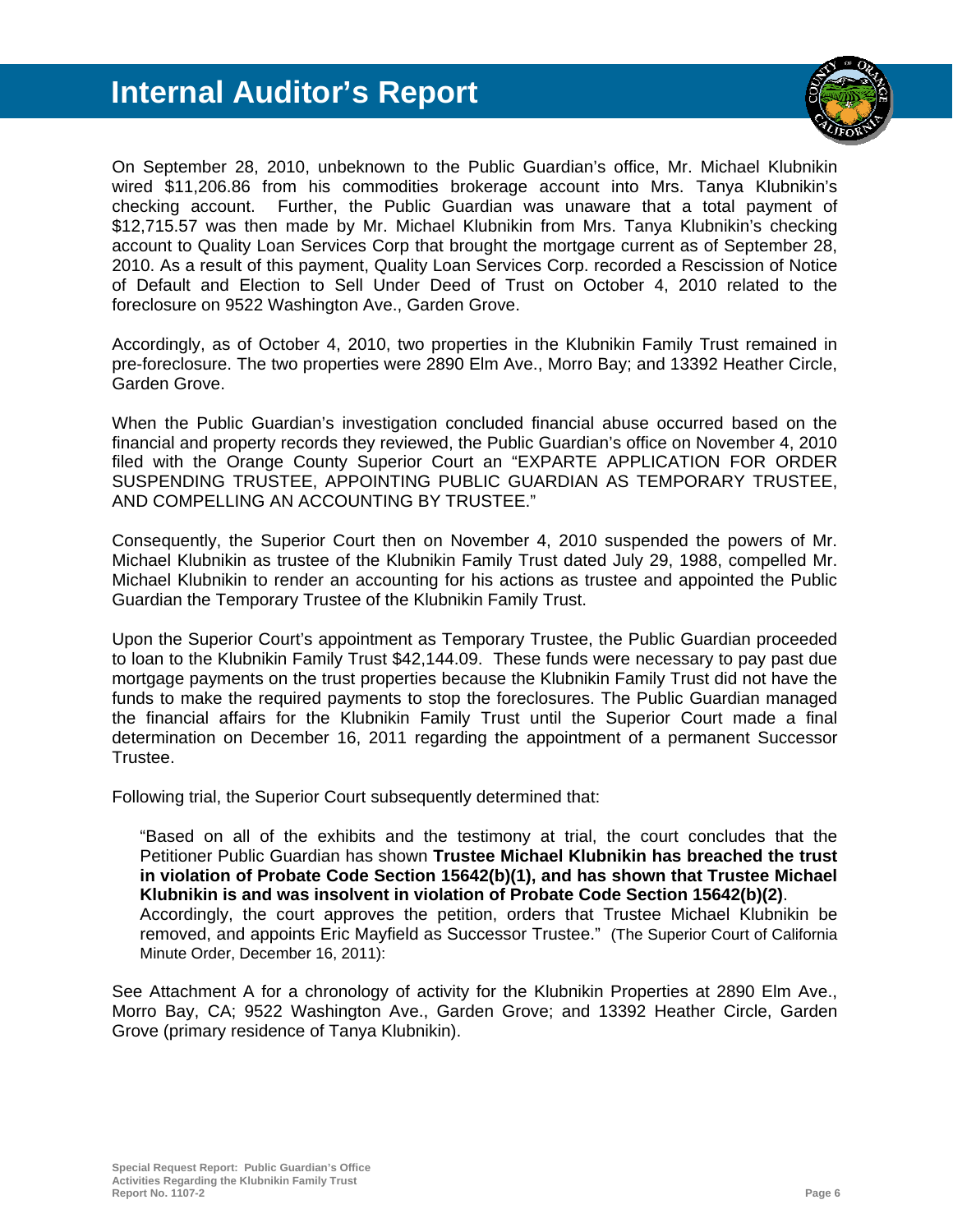

#### **MEETINGS WITH MR. MICHAEL KLUBNIKIN**

Mr. Klubnikin informed the Internal Audit Department he did not have a car and was using public transportation to travel and that he did not have a phone where we could call him to arrange meetings or have discussions. The Internal Audit Department repeatedly offered to meet with Michael Klubnikin at any location convenient to him and at his convenience. Mr. Klubnikin insisted on meeting at the Internal Audit Department office and insisted on making any arrangements only by fax machine. This arrangement slowed the process and intervening commitments made finding available times for all participants challenging. The dates for the meetings we were able to fulfill are shown below.

#### March 30, 2012 Meeting

The first meeting took place on March 30, 2012**,** at 1:00 P.M. in the Internal Audit Department's conference room. Staff from the Internal Audit Department and County Counsel met with Mr. Michael Klubnikin to review materials from his extensive files specifically related to the allegations addressed in this report. The meeting lasted two and one-half hours and was attended by Dr. Peter Hughes, CPA, Director of Internal Audit, Eli Littner, CPA, Deputy Director, Internal Audit Department, and Alan Marcum, CPA, Senior Audit Manager, Internal Audit Department. Ann Fletcher, Deputy County Counsel, was present for the initial part of the meeting.

Mr. Michael Klubnikin pulled dozens of pages from his files, and, vigorously explained how these documents validate his positions, viewpoints, and opinions regarding the two allegations we investigated. His positions and perspectives were discussed at length and concluded upon a thorough discussion of the two allegations IAD committed to investigate.

#### May 30, 2012 Meeting

The second meeting took place on May 30, 2012 10:00 A.M. in the Internal Audit Department's conference room. The Internal Audit Department again met with Mr. Michael Klubnikin. The meeting was attended by Eli Littner, Deputy Director and Alan Marcum, Senior Audit Manager. Mr. Klubnikin was provided a copy of the draft report for his review and comment. Mr. Klubnikin read the draft report and returned it to IAD without comment.

#### May 30, 2012 Correspondence

Later that evening at 11:00 P.M., Michael Klubnikin faxed a four-page hand-written note wherein he states "*It appears that this 6 month review had just been smoke and mirrors from the git go." Further he states "...thinking that this would be an independent and thorough review that would not only expose this criminal enterprise of looting seniors estates via fraudulent petitions and a corrupt Probate Judge..." and further "This Report which white washes criminal conduct is a textbook example of OPPROBRIUM!*"

Only on May 31, 2012 did Mr. Klubnikin offer a telephone number for us to reach him directly. We did reach him for the telephone conference on May 31, 2012.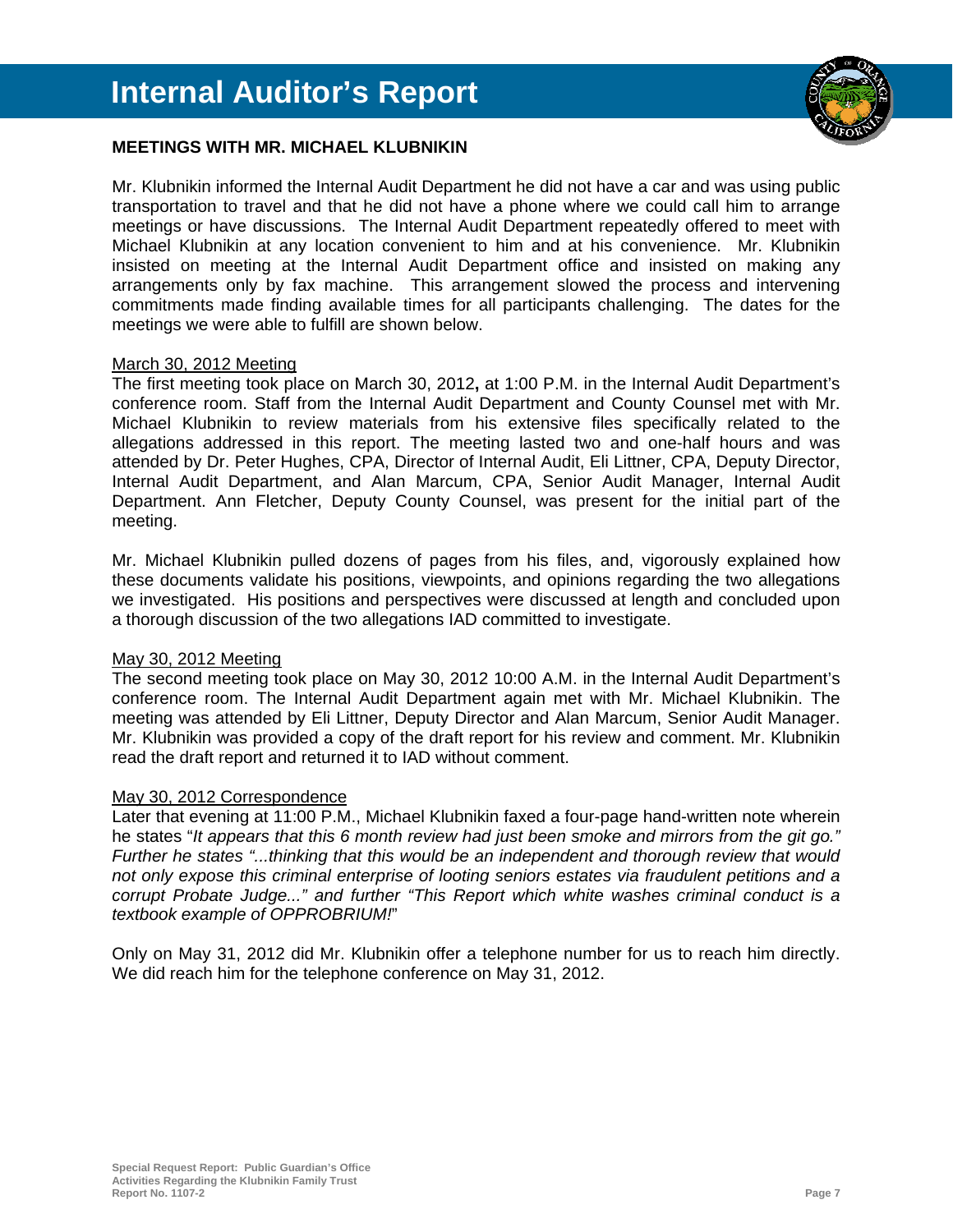

#### May 31, 2012 Telephone Conference

A telephone conference took place on May 31, 2012, 2:30 P.M. when Peter Hughes, Director of Internal Audit, Eli Littner, Deputy Director, and Alan Marcum, Senior Audit Manager called Michael Klubnikin by telephone in order to establish a better understanding of each of their positions. The conversation lasted two and one half hours with Michael Klubnikin, but the telephone conference did not produce any new information relative to the two allegations under investigation, nor did it prompt any change in either Mr. Klubnikin's or the Internal Audit Department's conclusions.

#### **ACKNOWLEDGMENT**

We appreciate the courtesy and cooperation extended to us by the Public Guardian's office and the assistance of County Counsel. If you have any questions regarding this report, please call me directly at (714) 834-5475.

#### **Attachments**

Distribution Pursuant to Audit Oversight Committee Procedure No. 1:

 Members, Board of Supervisors Members, Audit Oversight Committee Thomas G. Mauk, County Executive Officer Nicholas Chrisos, County Counsel Foreperson, Grand Jury Susan Novak, Clerk of the Board of Supervisors Michael Klubnikin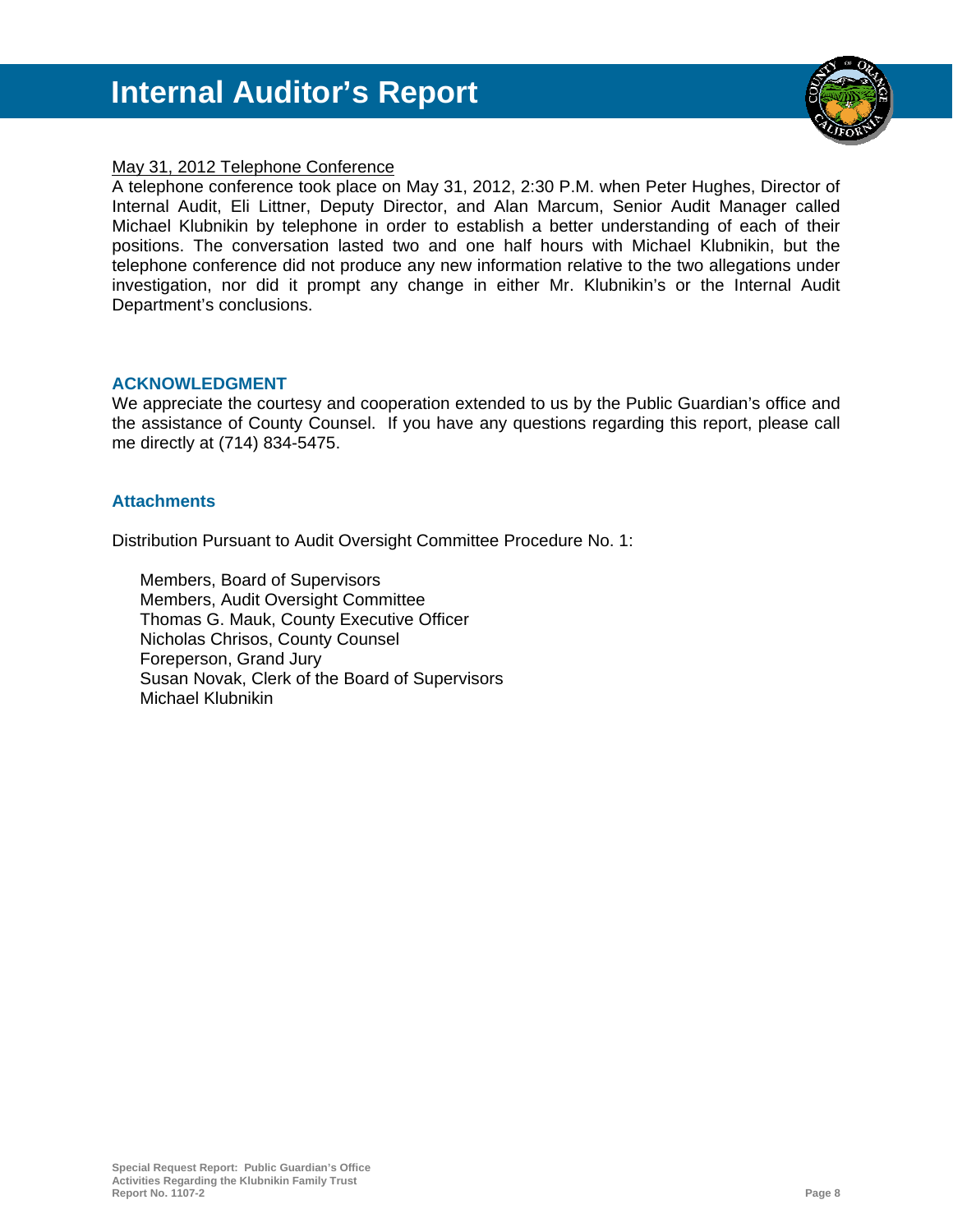

### **ATTACHMENT A: Klubnikin Property Chronology**

| <b>Chronology</b> | <b>2890 Elm Ave.</b><br><b>Morro Bav. CA</b>                                                                                                          | 9522 Washington Ave.<br>Garden Grove, CA                                               | 13392 Heather Circle<br><b>Garden Grove</b><br>(Residence of Tanya Klubnikin)                                   |
|-------------------|-------------------------------------------------------------------------------------------------------------------------------------------------------|----------------------------------------------------------------------------------------|-----------------------------------------------------------------------------------------------------------------|
| 2005              |                                                                                                                                                       |                                                                                        | <b>Property Taxes not paid.</b>                                                                                 |
| 2006              |                                                                                                                                                       |                                                                                        | <b>Property Taxes not paid.</b>                                                                                 |
| 2007              |                                                                                                                                                       |                                                                                        | <b>Property Taxes not paid.</b>                                                                                 |
| 2008              |                                                                                                                                                       |                                                                                        | <b>Property Taxes not paid.</b>                                                                                 |
| 2009              |                                                                                                                                                       |                                                                                        | <b>Property Taxes not paid.</b><br><b>Total Property taxes due</b><br>\$5347.73 plus interest and<br>penalties. |
|                   | 6/16/09                                                                                                                                               |                                                                                        |                                                                                                                 |
|                   | <b>Notice of Default and</b><br><b>Election to Sell Under</b><br>Deed of Trust, recorded in<br><b>San Luis Obispo County</b><br>(Doc. No. 2009032078) |                                                                                        |                                                                                                                 |
|                   | 09/18/09                                                                                                                                              |                                                                                        |                                                                                                                 |
|                   | Notice of Trustee's Sale,<br>recorded in San Luis                                                                                                     |                                                                                        |                                                                                                                 |
|                   | <b>Obispo County Note:</b>                                                                                                                            |                                                                                        |                                                                                                                 |
|                   | <b>Trustee Sale scheduled for</b>                                                                                                                     |                                                                                        |                                                                                                                 |
|                   | 10/18/09. (Doc. No.                                                                                                                                   |                                                                                        |                                                                                                                 |
|                   | 2009052011)<br>10/18/09                                                                                                                               |                                                                                        |                                                                                                                 |
|                   | <b>Trustee Sale was</b>                                                                                                                               |                                                                                        |                                                                                                                 |
|                   | scheduled but property                                                                                                                                |                                                                                        |                                                                                                                 |
|                   | was not sold at auction to                                                                                                                            |                                                                                        |                                                                                                                 |
|                   | the highest cash bidder.                                                                                                                              |                                                                                        |                                                                                                                 |
|                   | This property continued to                                                                                                                            |                                                                                        |                                                                                                                 |
|                   | be in default. (Doc. No.<br>2009052011)                                                                                                               |                                                                                        |                                                                                                                 |
| 2010              |                                                                                                                                                       |                                                                                        |                                                                                                                 |
|                   |                                                                                                                                                       | 05/10/10                                                                               |                                                                                                                 |
|                   |                                                                                                                                                       | <b>Notice of Default and</b>                                                           |                                                                                                                 |
|                   |                                                                                                                                                       | <b>Election to Sell Under Deed</b>                                                     |                                                                                                                 |
|                   |                                                                                                                                                       | of Trust, recorded in Orange                                                           |                                                                                                                 |
|                   |                                                                                                                                                       | County (Doc. No.<br>2010000219729)                                                     |                                                                                                                 |
|                   |                                                                                                                                                       |                                                                                        | 06/09/10                                                                                                        |
|                   |                                                                                                                                                       |                                                                                        | <b>Notice of Default and</b><br><b>Election to Sell Under Deed</b>                                              |
|                   |                                                                                                                                                       |                                                                                        | of Trust, recorded in                                                                                           |
|                   |                                                                                                                                                       |                                                                                        | Orange County (Doc. No.<br>2010000271516)                                                                       |
|                   |                                                                                                                                                       | NOTE: Three properties in the Klubnikin Family Trust had received Notice of Default as |                                                                                                                 |

Page 1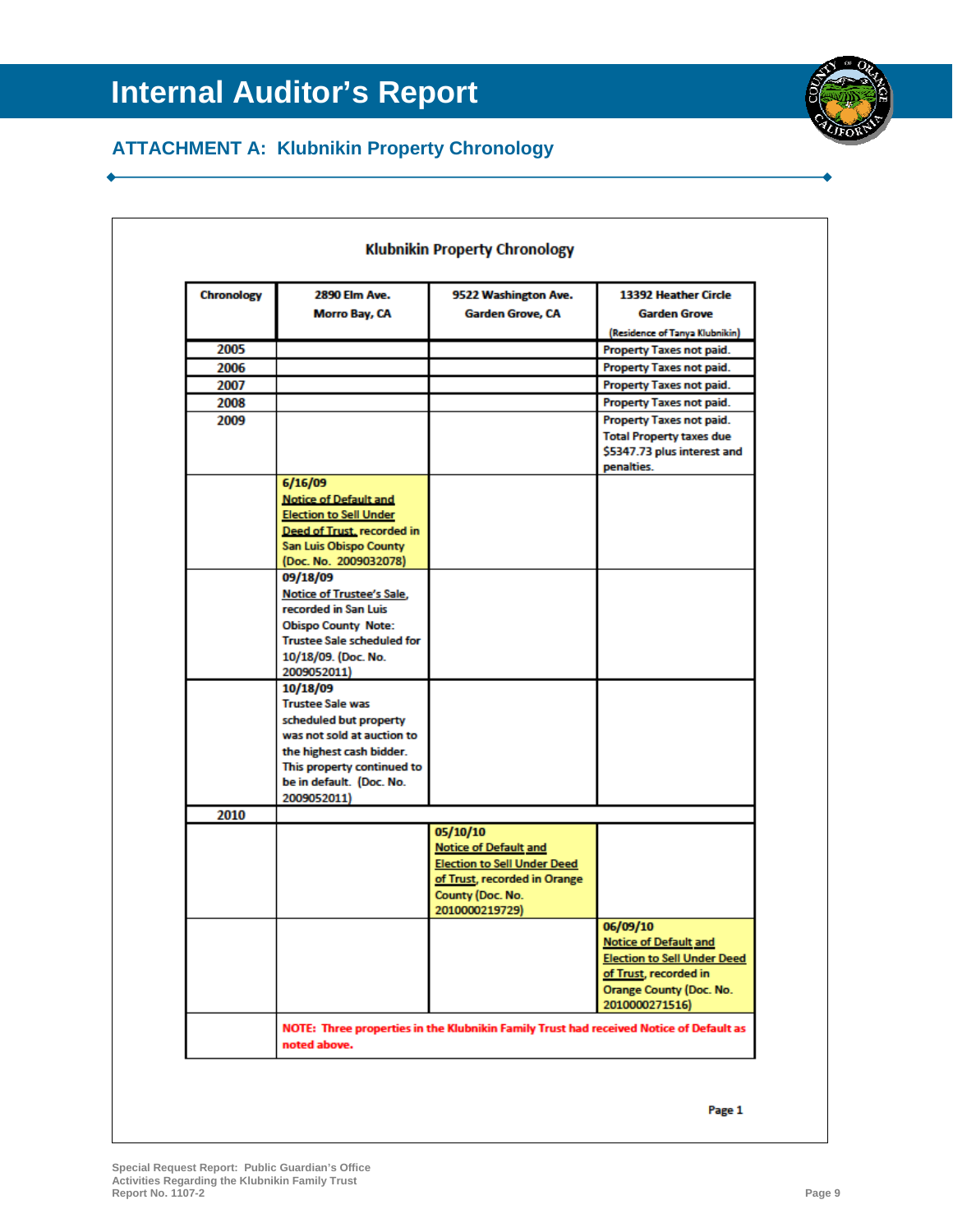## **ATTACHMENT A: Klubnikin Property Chronology (continued)**

| <b>Chronology</b>   | <b>2890 Elm Ave.</b><br>Morro Bay, CA                                                                                                                                                                            | 9522 Washington Ave.<br><b>Garden Grove, CA</b>                                                                                                                                                                                                          | 13392 Heather Circle<br>Garden Grove<br>(Residence of Tanya Klubnikin)     |
|---------------------|------------------------------------------------------------------------------------------------------------------------------------------------------------------------------------------------------------------|----------------------------------------------------------------------------------------------------------------------------------------------------------------------------------------------------------------------------------------------------------|----------------------------------------------------------------------------|
| 2010<br>(continued) | 08/10/10<br>Public Guardian received referral from the SSA/Adult Protective Services. (Six referrals<br>alleging financial and elder abuse.)                                                                     |                                                                                                                                                                                                                                                          |                                                                            |
|                     | 08/16/10<br>Public Guardian investigators visited Mrs. Tanya Klubnikin as part of their investigation.<br>They visited her again on the following dates: 9/13/10, 9/20/10 and 9/29/10.                           |                                                                                                                                                                                                                                                          |                                                                            |
|                     |                                                                                                                                                                                                                  | 09/08/10<br><b>Notice of Trustee's Sale is</b><br>recorded in Orange County<br>(Doc. No. 2010000443550)                                                                                                                                                  |                                                                            |
|                     | 09/21/10<br>Public Guardian presented the Tanya Klubnikin matter to the Orange County Forensic<br><b>Center on Elder Abuse.</b>                                                                                  |                                                                                                                                                                                                                                                          |                                                                            |
|                     |                                                                                                                                                                                                                  | 09/28/10<br><b>Quality Loan Service Corp.</b><br>received \$12,715.57 to<br>reinstate the 9522<br><b>Washington, Garden Grove</b><br>loan through 09/28/2010.<br>\$11,206.66 of the total paid<br>came from Michael<br>Klubnikin's brokerage<br>account. |                                                                            |
|                     | 09/29/10<br>Dr. Steven Tam, Orange County Forensic Center on Elder Abuse, accompanied the Public<br>Guardian in-house visit and completed an "Evaluation Of (Proposed) Conservatee's<br><b>Mental Function."</b> |                                                                                                                                                                                                                                                          |                                                                            |
|                     |                                                                                                                                                                                                                  | 10/04/10<br><b>Rescission of Notice of</b><br><b>Default and Election to Sell</b><br><b>Under Deed of Trust,</b><br>recorded in Orange County<br>(Doc. No. 2010000497583)<br>The rescission moved the<br>property out of default<br>status.)             | 10/01/10<br><b>Mortgage Past Due:</b><br>\$8591.99 (11 months past<br>due) |
|                     | NOTE: The Rescission of Notice of Default on the 9522 Washington Ave., Garden Grove<br>property dated 10/4/10 reduced the properties in pre-foreclosure status to two.                                           |                                                                                                                                                                                                                                                          |                                                                            |
|                     | 11/04/10<br><b>Trustee.</b>                                                                                                                                                                                      | Superior Court, County of Orange, suspended powers of Michael Klubnikin as trustee of<br>the Klubnikin Family Trust. Superior Court appointed Public Guardian as Temporary                                                                               |                                                                            |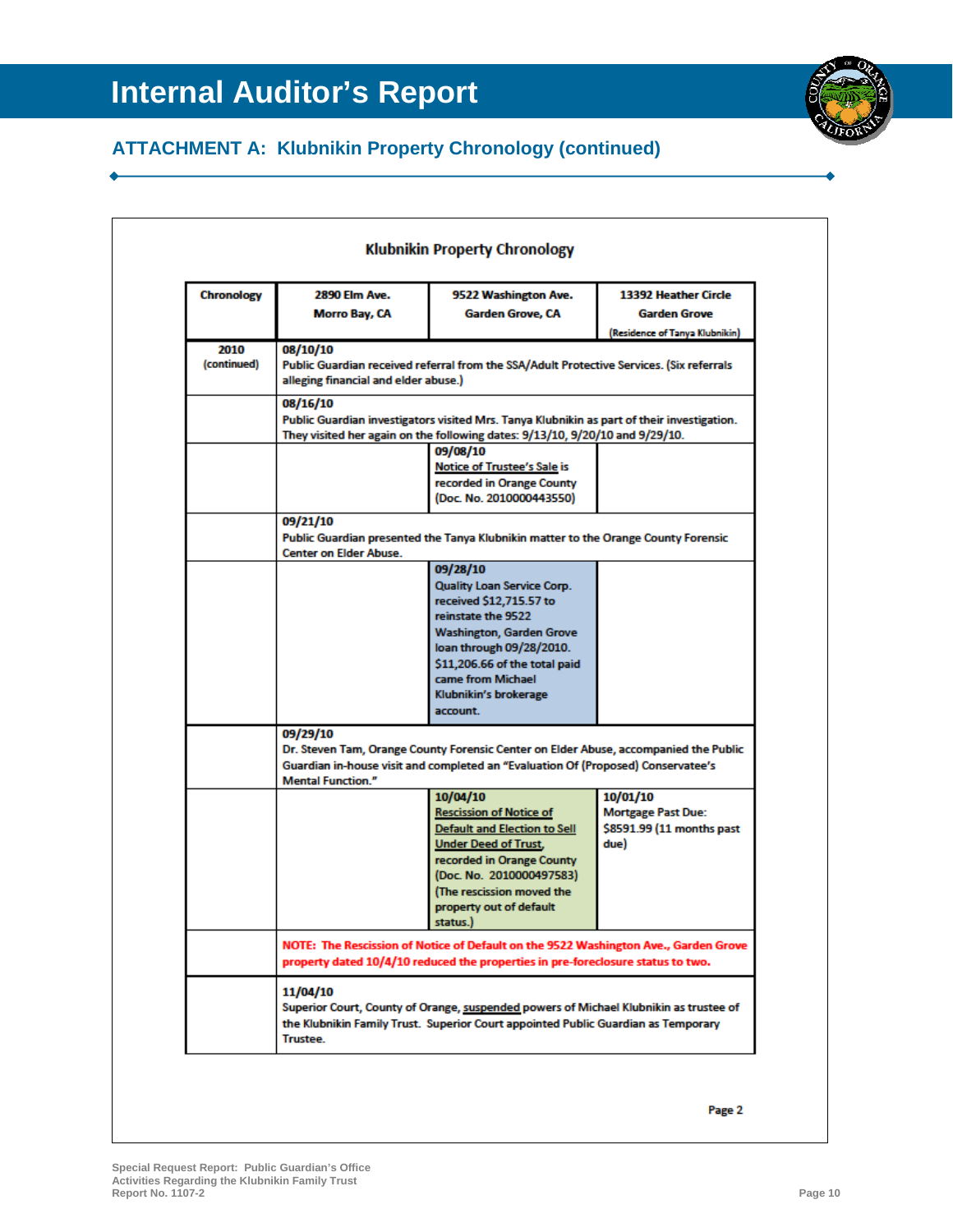## **ATTACHMENT A: Klubnikin Property Chronology (continued)**

| <b>Chronology</b> | <b>2890 Elm Ave.</b><br>Morro Bay, CA                                                                                                                                       | 9522 Washington Ave.<br>Garden Grove, CA                                                                                                                                                                                                          | 13392 Heather Circle<br><b>Garden Grove</b><br>(Residence of Tanya Klubnikin)                                                                                             |
|-------------------|-----------------------------------------------------------------------------------------------------------------------------------------------------------------------------|---------------------------------------------------------------------------------------------------------------------------------------------------------------------------------------------------------------------------------------------------|---------------------------------------------------------------------------------------------------------------------------------------------------------------------------|
| 2011              |                                                                                                                                                                             |                                                                                                                                                                                                                                                   |                                                                                                                                                                           |
|                   |                                                                                                                                                                             |                                                                                                                                                                                                                                                   | 01/19/11<br><b>Public Guardian paid</b><br>\$14,750 to stop the pre-<br>foreclosure process.                                                                              |
|                   | 02/16/11<br><b>Notice of Default and</b><br><b>Election to Sell Under</b><br>Deed of Trust, recorded in<br><b>San Luis Obispo County</b><br>(Doc. No. 2011008402)           |                                                                                                                                                                                                                                                   | 01/28/11<br><b>Rescission of Notice of</b><br><b>Default and Election to Sell</b><br><b>Under Deed of Trust,</b><br>recorded in Orange County<br>(Doc. No. 2011000051792) |
|                   |                                                                                                                                                                             | 03/01/11<br><b>Public Guardian paid</b><br>\$5460.67 to bring past due<br>mortgage to current status.                                                                                                                                             |                                                                                                                                                                           |
|                   | 05/19/11<br>Notice of Trustee's Sale,<br>recorded in San Luis<br><b>Obispo County (Doc. No.</b><br>2011023867)                                                              |                                                                                                                                                                                                                                                   |                                                                                                                                                                           |
|                   | 06/01/11<br><b>Public Guardian paid</b><br>\$21,932.81 to stop pre-<br>foreclosure process.                                                                                 |                                                                                                                                                                                                                                                   |                                                                                                                                                                           |
|                   | 06/15/11<br><b>Rescission of Notice of</b><br><b>Default and Election to</b><br><b>Sell Under Deed of Trust,</b><br>recorded in San Luis<br>Obispo (Doc. No.<br>2011028279) |                                                                                                                                                                                                                                                   |                                                                                                                                                                           |
|                   | 09/15/11<br><b>Superior Court approved</b><br>property sale price at<br>\$264,000.                                                                                          |                                                                                                                                                                                                                                                   |                                                                                                                                                                           |
|                   | 09/27/11<br><b>Property Sold for</b><br>\$264,000, Escrow closed<br>on property.                                                                                            |                                                                                                                                                                                                                                                   |                                                                                                                                                                           |
|                   | 12/16/11                                                                                                                                                                    | Superior Court removed Mr. Klubnikin as Trustee of Klubnikin Family Trust because he<br>"breached the trust, in violation of Probate Code Section 15642(b)(1)" and he "is and was<br>insolvent in violation of Probate Code Section 15642(b)(2)." |                                                                                                                                                                           |

Page 3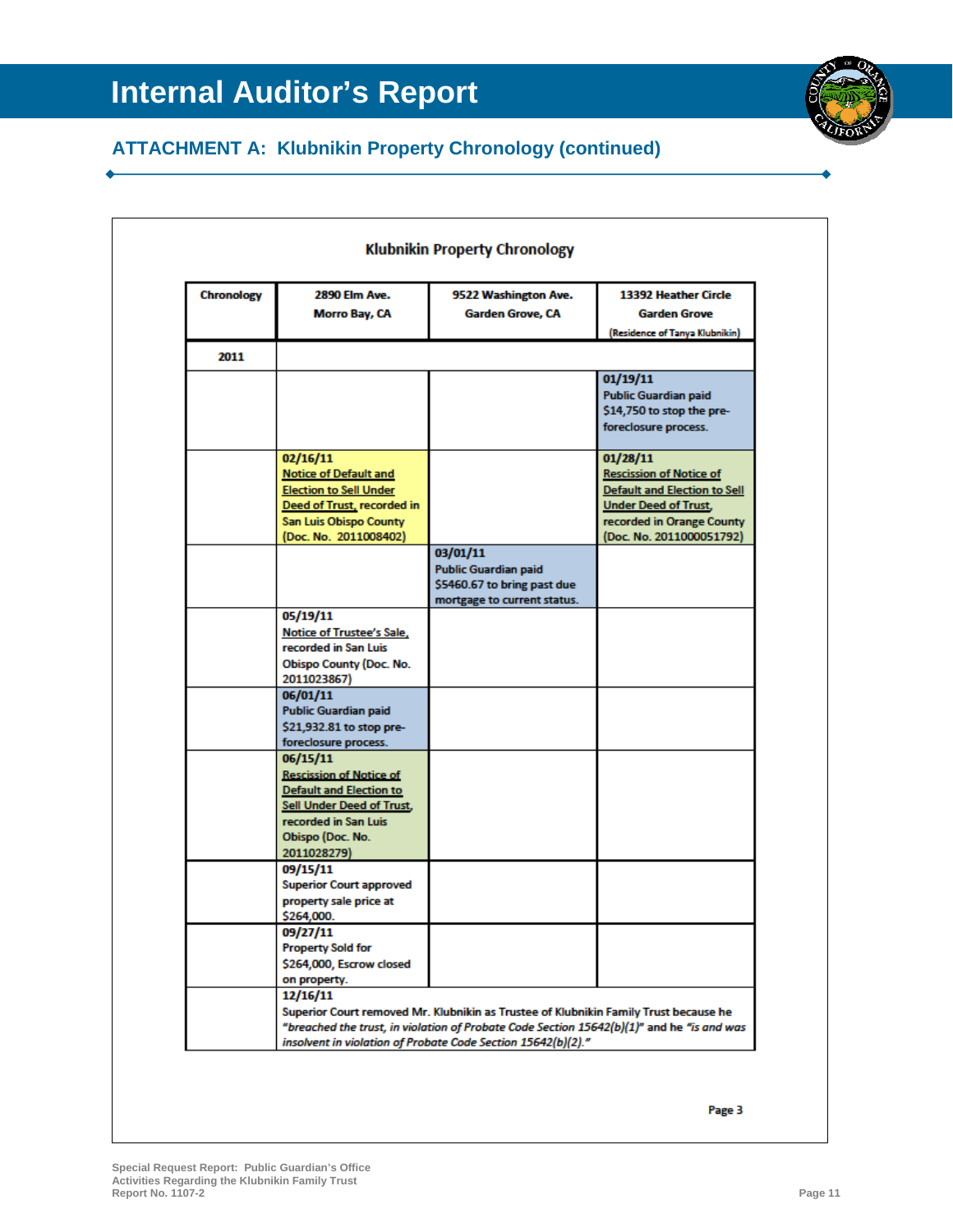### **ATTACHMENT A: Klubnikin Property Chronology (continued)**

| 2012<br>01/03/12<br>does not have authority to sell real property of the Trust without prior Superior Court<br>approval. | (Residence of Tanya Klubnikin)                                                          | 2890 Elm Ave.<br>9522 Washington Ave.<br>Morro Bay, CA<br>Garden Grove, CA |  | 13392 Heather Circle<br><b>Garden Grove</b> |
|--------------------------------------------------------------------------------------------------------------------------|-----------------------------------------------------------------------------------------|----------------------------------------------------------------------------|--|---------------------------------------------|
|                                                                                                                          |                                                                                         |                                                                            |  |                                             |
|                                                                                                                          | Superior Court appointed Successor Trustee of Klubnikin Family Trust. Successor Trustee |                                                                            |  |                                             |
|                                                                                                                          |                                                                                         |                                                                            |  |                                             |
|                                                                                                                          |                                                                                         |                                                                            |  |                                             |
|                                                                                                                          |                                                                                         |                                                                            |  |                                             |
|                                                                                                                          |                                                                                         |                                                                            |  |                                             |
|                                                                                                                          |                                                                                         |                                                                            |  |                                             |
|                                                                                                                          |                                                                                         |                                                                            |  |                                             |
|                                                                                                                          |                                                                                         |                                                                            |  |                                             |
|                                                                                                                          |                                                                                         |                                                                            |  |                                             |
|                                                                                                                          |                                                                                         |                                                                            |  |                                             |
|                                                                                                                          |                                                                                         |                                                                            |  |                                             |
|                                                                                                                          |                                                                                         |                                                                            |  |                                             |
|                                                                                                                          |                                                                                         |                                                                            |  |                                             |
|                                                                                                                          |                                                                                         |                                                                            |  |                                             |
|                                                                                                                          |                                                                                         |                                                                            |  |                                             |
|                                                                                                                          |                                                                                         |                                                                            |  |                                             |
|                                                                                                                          |                                                                                         |                                                                            |  |                                             |
|                                                                                                                          |                                                                                         |                                                                            |  |                                             |
|                                                                                                                          |                                                                                         |                                                                            |  |                                             |
|                                                                                                                          |                                                                                         |                                                                            |  |                                             |
|                                                                                                                          |                                                                                         |                                                                            |  |                                             |
|                                                                                                                          |                                                                                         |                                                                            |  |                                             |
|                                                                                                                          |                                                                                         |                                                                            |  |                                             |
|                                                                                                                          |                                                                                         |                                                                            |  |                                             |
|                                                                                                                          |                                                                                         |                                                                            |  |                                             |
|                                                                                                                          |                                                                                         |                                                                            |  |                                             |
|                                                                                                                          |                                                                                         |                                                                            |  |                                             |
|                                                                                                                          |                                                                                         |                                                                            |  |                                             |
|                                                                                                                          |                                                                                         |                                                                            |  |                                             |
|                                                                                                                          |                                                                                         |                                                                            |  |                                             |
|                                                                                                                          |                                                                                         |                                                                            |  |                                             |
|                                                                                                                          |                                                                                         |                                                                            |  |                                             |
|                                                                                                                          |                                                                                         |                                                                            |  |                                             |
|                                                                                                                          |                                                                                         |                                                                            |  |                                             |
|                                                                                                                          |                                                                                         |                                                                            |  |                                             |
|                                                                                                                          |                                                                                         |                                                                            |  |                                             |
|                                                                                                                          |                                                                                         |                                                                            |  |                                             |
|                                                                                                                          |                                                                                         |                                                                            |  |                                             |
|                                                                                                                          |                                                                                         |                                                                            |  |                                             |
|                                                                                                                          |                                                                                         |                                                                            |  |                                             |
|                                                                                                                          |                                                                                         |                                                                            |  |                                             |
|                                                                                                                          | Page 4                                                                                  |                                                                            |  |                                             |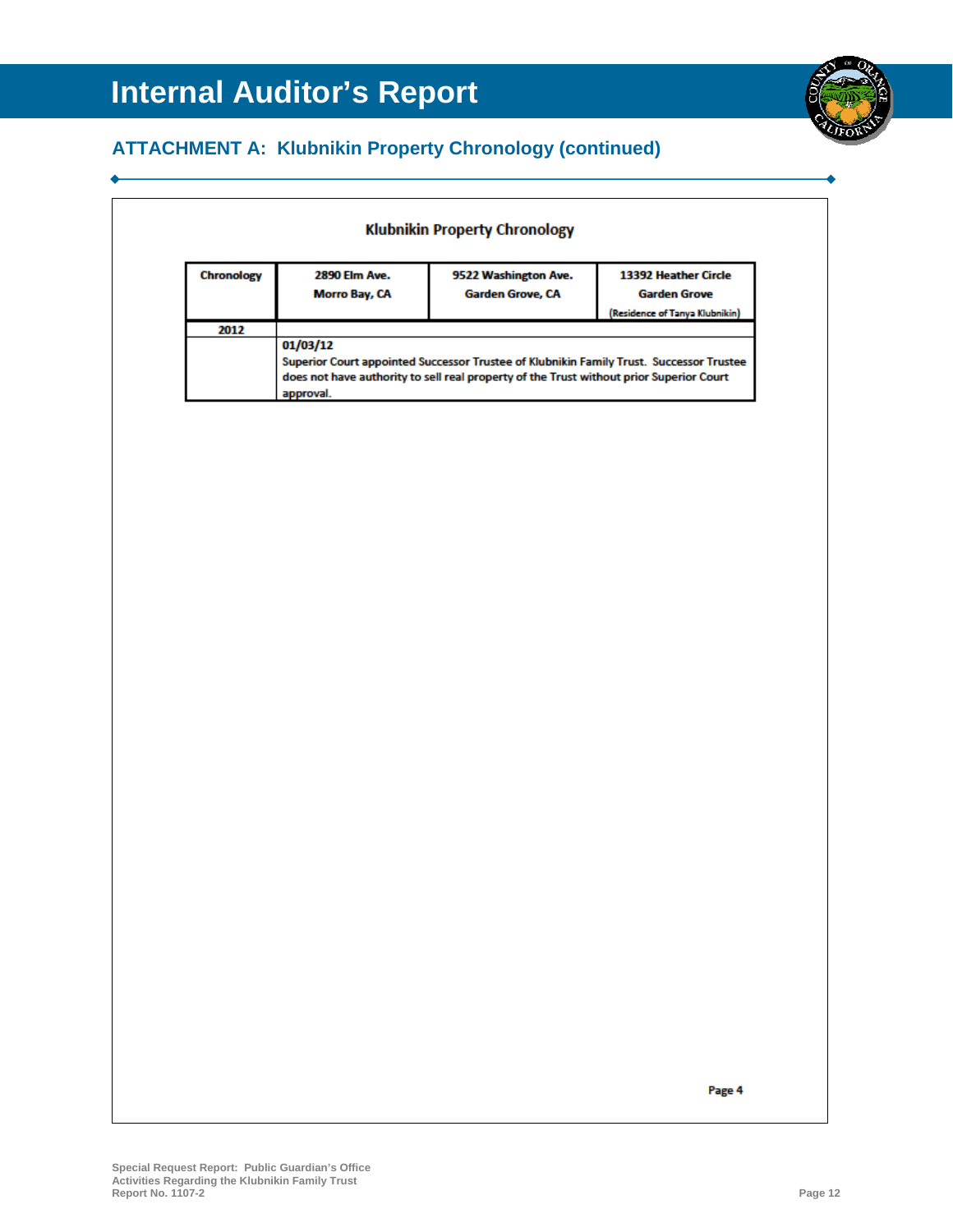### **ATTACHMENT B: Before and After Photos of Property**

**BEFORE**





**Special Request Report: Public Guardian's Office Activities Regarding the Klubnikin Family Trust Report No. 1107-2 Page 13** 







**AFTER**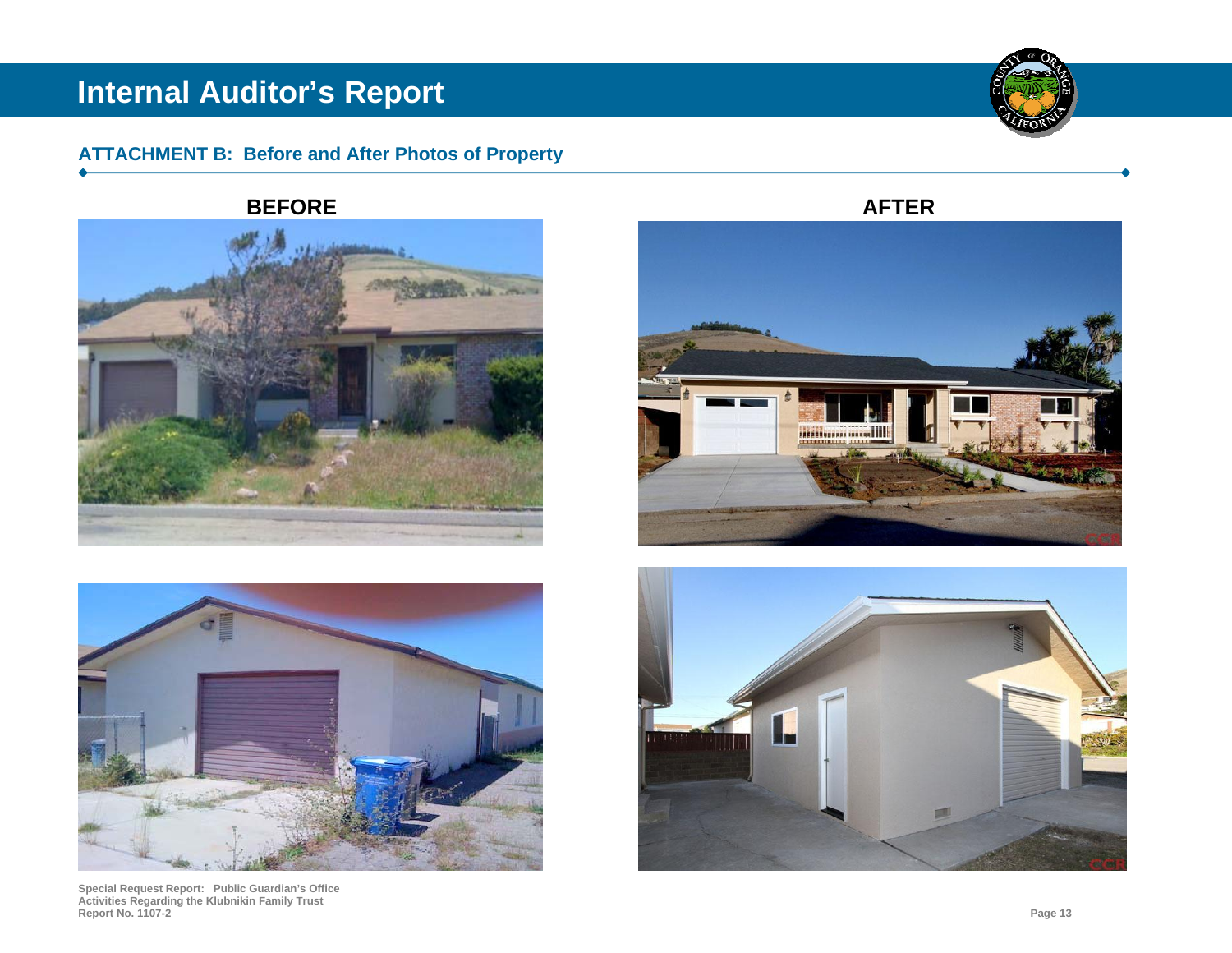

### **ATTACHMENT B: Before and After Photos of Property (continued)**

**BEFORE**





**Special Request Report: Public Guardian's Office Activities Regarding the Klubnikin Family Trust Report No. 1107-2 Page 14** 



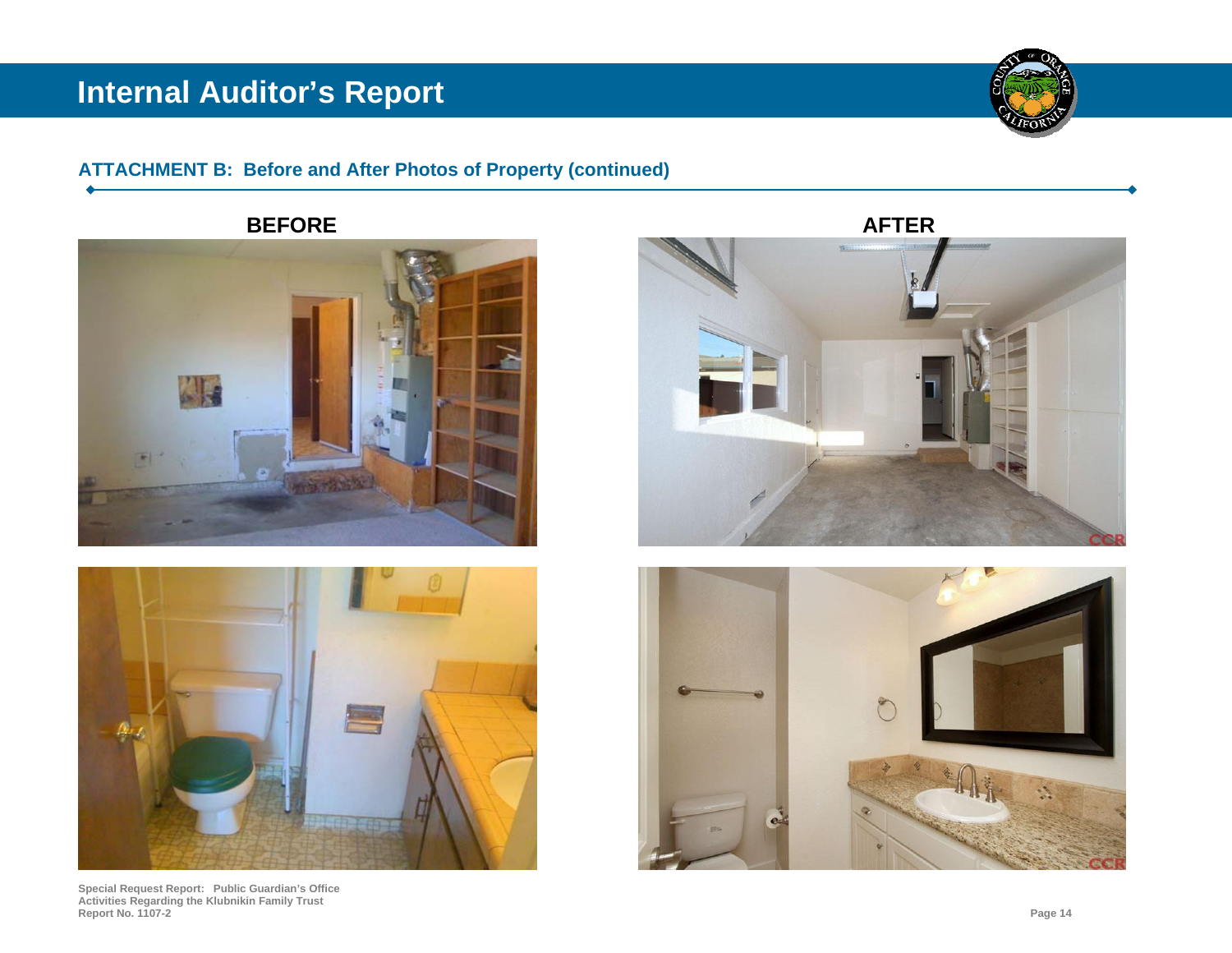### **ATTACHMENT B: Before and After Photos of Property (continued)**

**BEFORE**





**Special Request Report: Public Guardian's Office Activities Regarding the Klubnikin Family Trust Report No. 1107-2 Page 15**